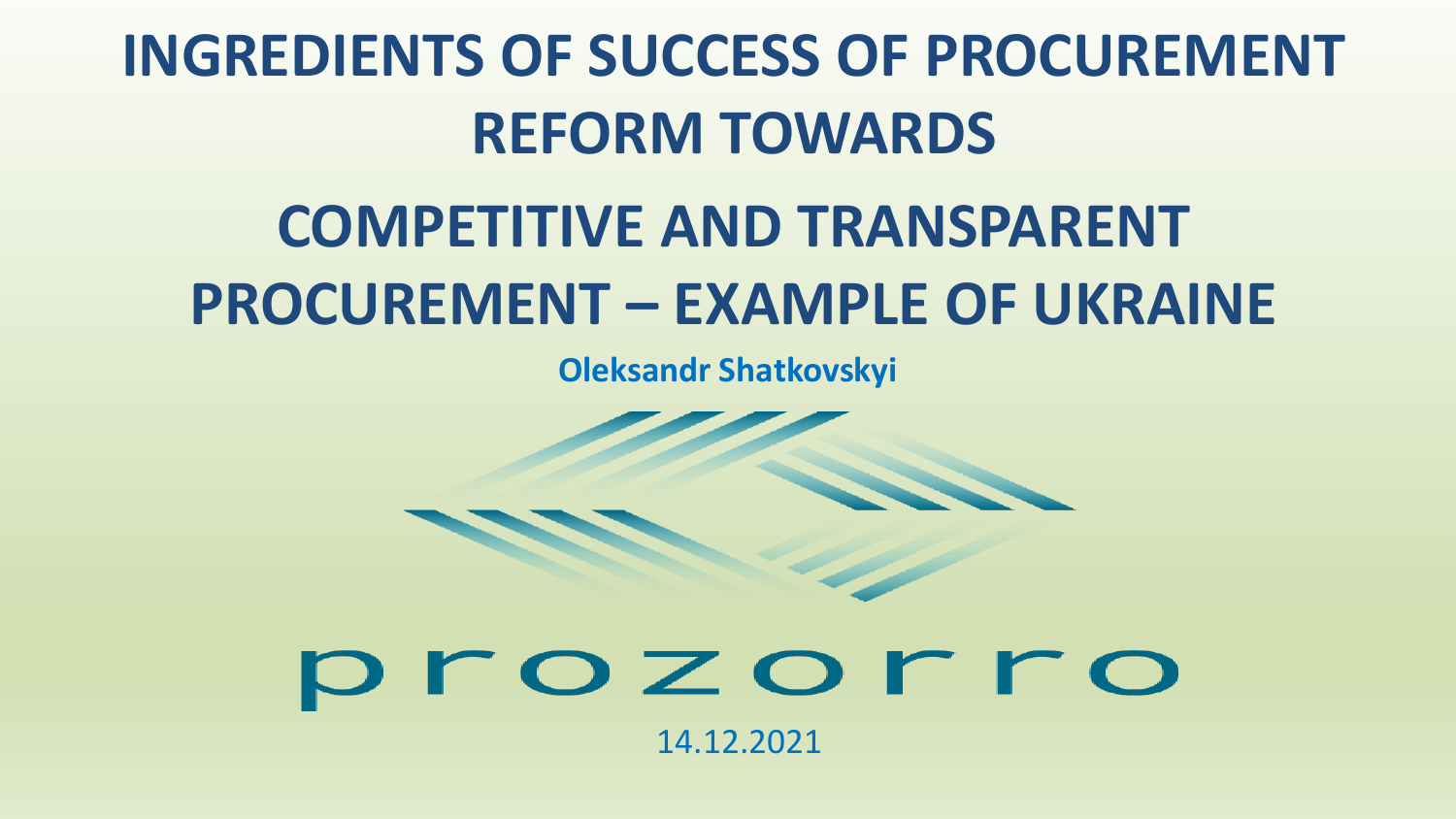# **MAIN Point of departure for PP REFORM – ANTI-CORRUPTION**

#### **In 2015 Ukraine scored #27 out of 100 points by Transparency International for corruption perception**







**Improve of procurement efficiency (also often influenced by corruption) – was only 2nd consideration**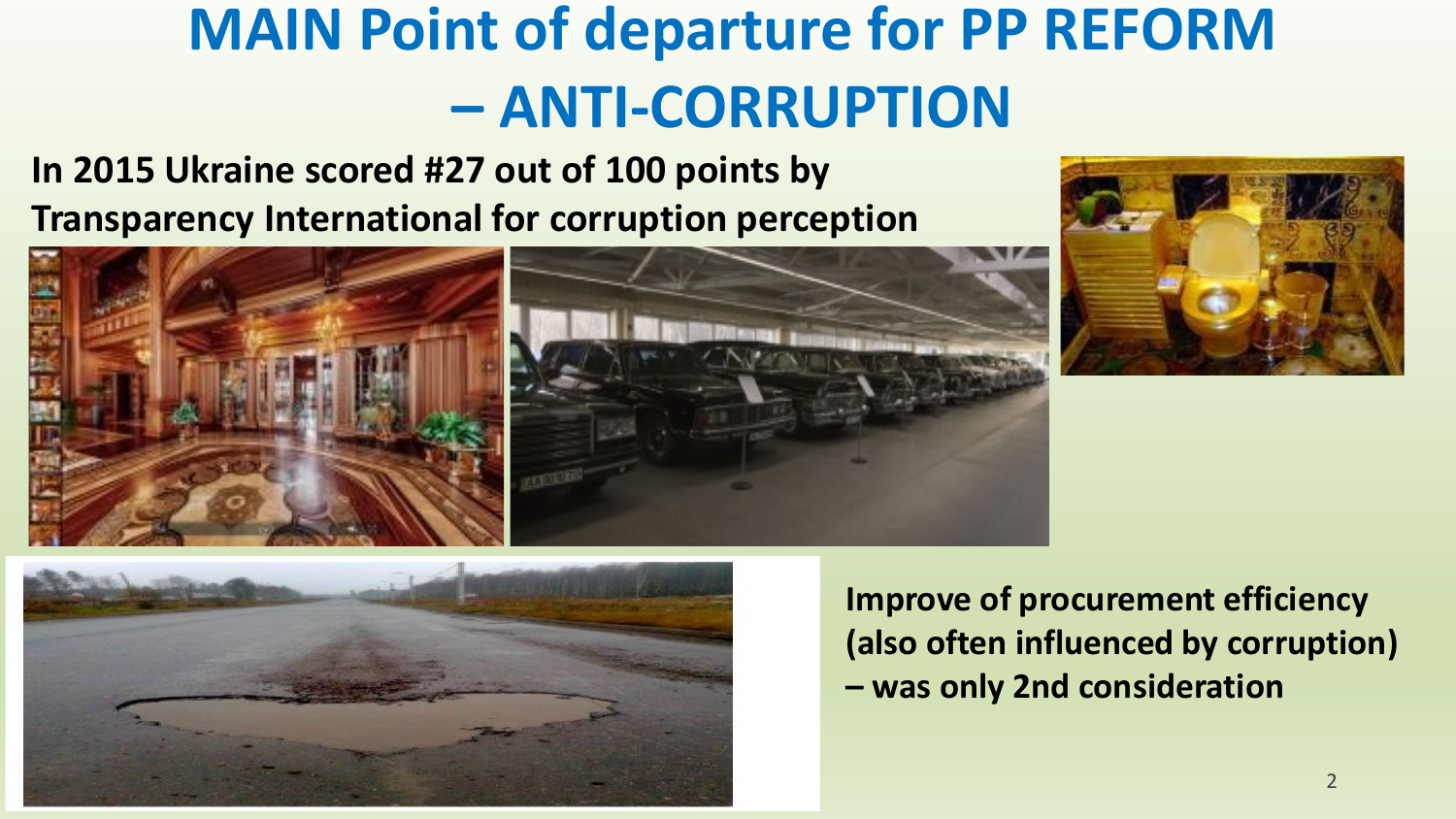# **Why else was the reform needed in 2014**

As for end 2013, before the reform, there were following critical negative facts ruining national PP system:

- 43 exemptions from the scope of PPL;
- Single Source (direct contracting) was most popular procedure applied in more than 40 % (in value dimension) cases among all possible procedures;
- Average level of competition in tender procedures was less than 2 bidders per competitive tenders so many tenders had to be cancelled;
- Manipulations with paper-based tender process ("improvement/replacement" of bids after opening, different content of tender documents delivered to different bidders, very flexible contract amendments notably increasing prices or lowering quality – all together undermining the whole idea of competitive tender and forming environment well favorable for corruption).

**!!! MOREOVER -- all these negative facts were quite uneasy to track because quite few pieces of information were published (mainly tender and contract award notices).** <sup>3</sup>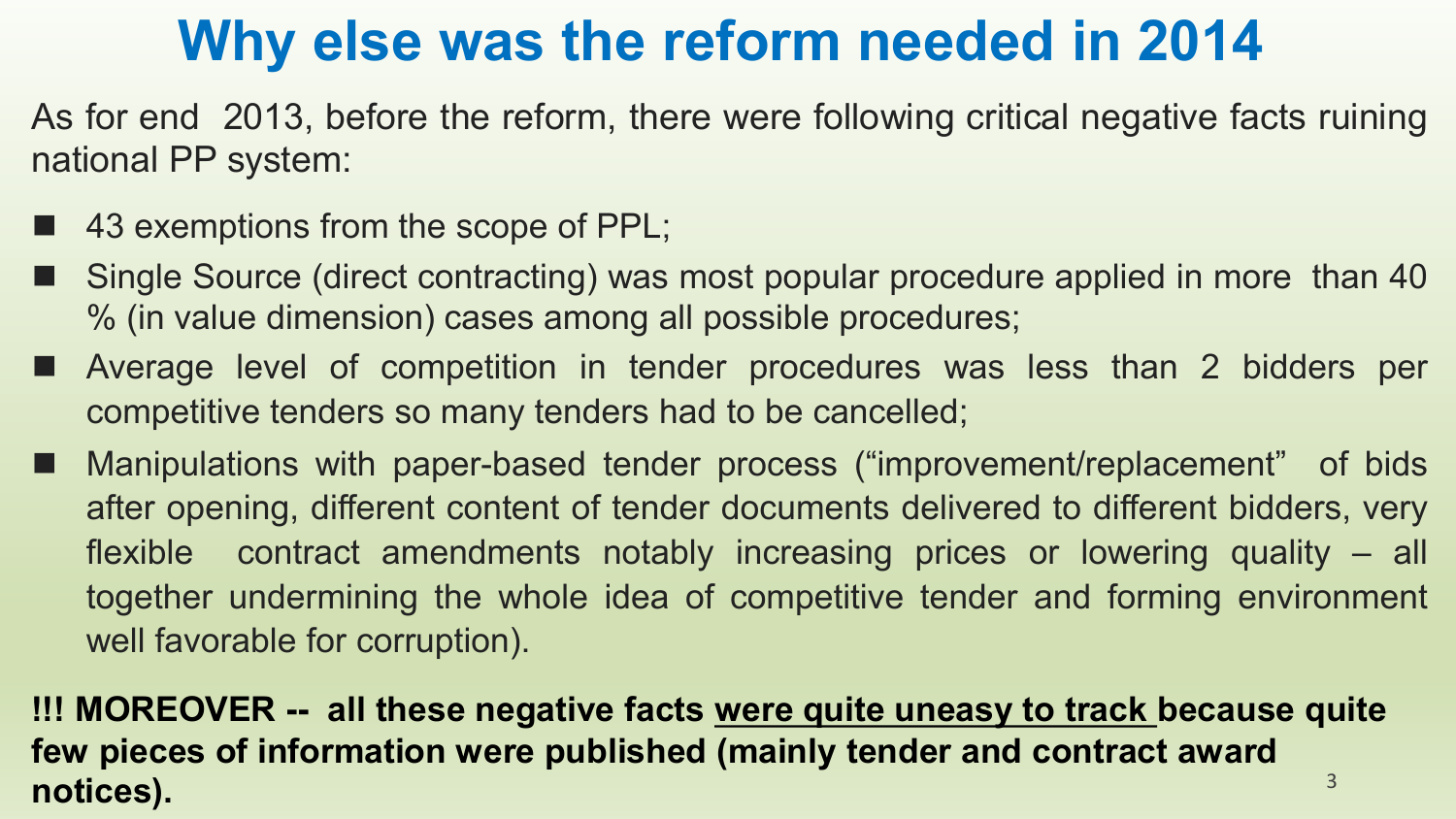# **Why reform happened in 2014-2016 (and it still is evolutionally going on)**

- ❖ Window of opportunities -- opened by great enthusiasm and by readiness (even pressure) of many citizens and business and public officers for complex reforms after Revolution of Dignity heated by the war in Eastern Ukraine and Crimean occupation.
- **❖ Effective and positive cooperation between main** stakeholders – public sector (government authorities and procuring entities), business and civil society
- ❖ Strong and comprehensive support of international partners (EU (incl. member states), EBRD, USA, Canada).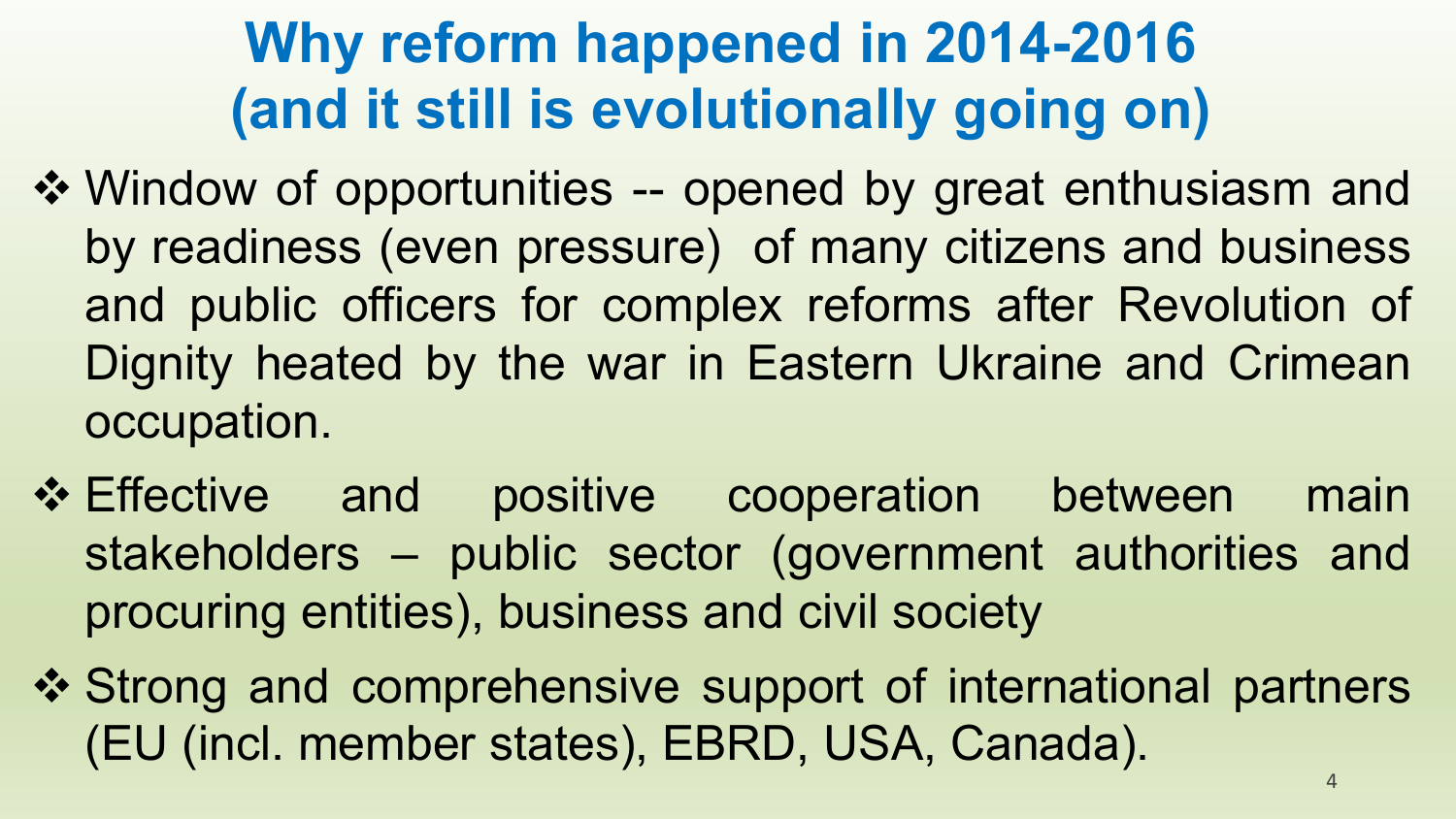# **Stages of reform**

- I. 2014 new edition of PPL radically reducing exemptions (from 43 to 14), essential extension of publication requirements (12 pieces of procurement info to be published at PP web-portal), limitation of contract amendments, introduction of EU based definitions and rules regarding covered entities and contracts, negotiated procedure, value thresholds).
- II. 2015 -- 1<sup>st</sup> experimental (pilot) version of e-procurement system PROZORRO was voluntary piloted by many entities for low-value contracts.
- III. 2016 new edition of PPL introducing mandatory e-procurement process via PROZORRO system instead of paper-based process, further alignment with EU notions (framework agreements, self-declaration of bidders). Ukraine became GPA member, the PP Strategy and 7-years Road map (envisaged until end of 2022) adopted.
- IV.2020 new edition of PPL introducing PROZORRO 2.0 with further EU alignment (LCC, Abnormally low price, restricted tender, e-catalogues, pre-tender market consultations), all possible procurement info is published (in average 17! pieces of info per each tender process, notable part of them – automatically generated by e-system). 5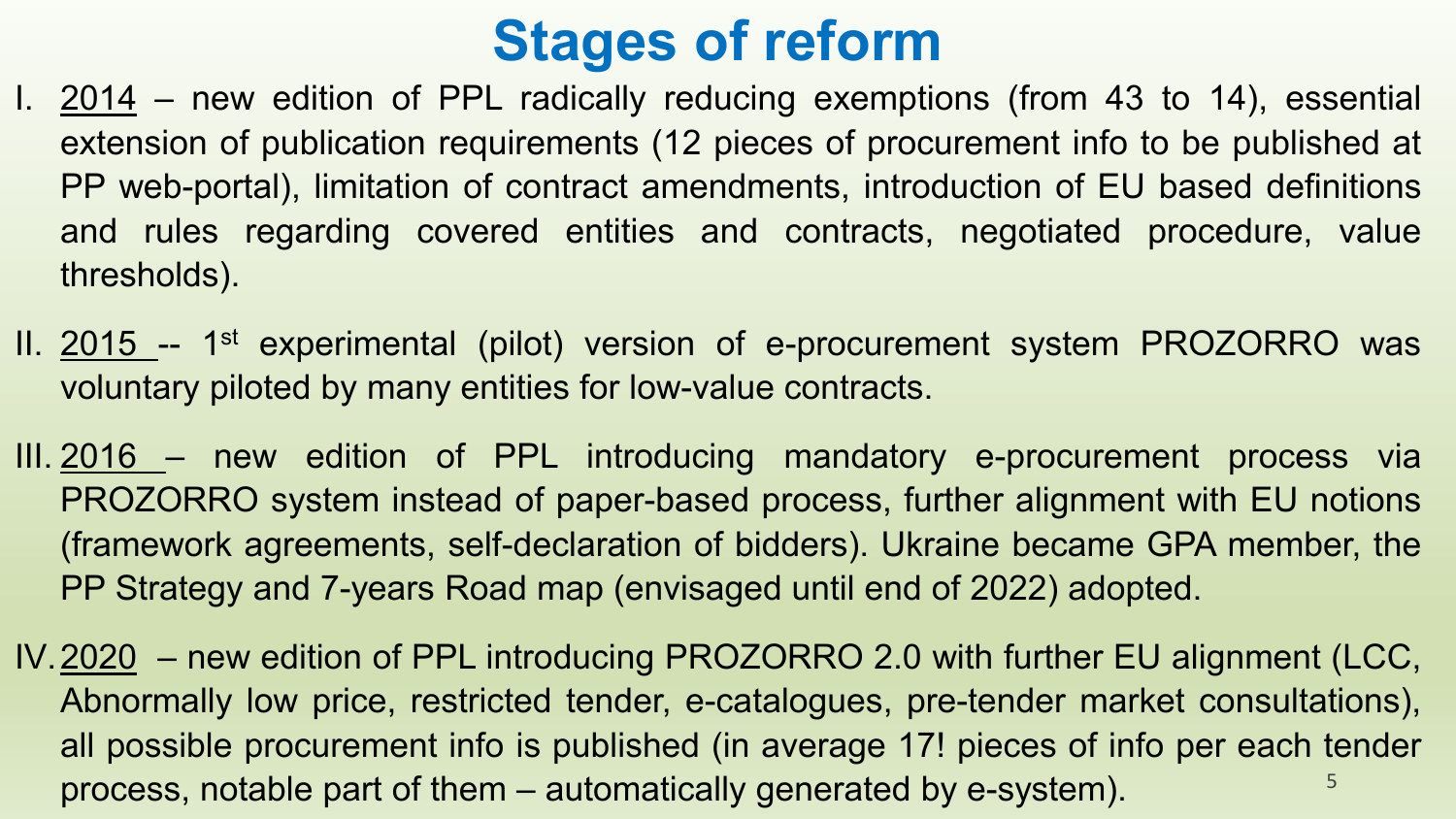# Latest facts (as of December 2021)



**>10 mln. contracts from 2016**



**170 bln. EURO** – value of contracts covered by PROZORRO from 2016



**~ 46000** Buyers (incl. procuring units within one entity)

**343 290** bidders



**~ 4% savings**  (**~ 7** bln. EURO) Calculated as difference between initial estimated value and awarded value



**2.9** Average number of non-disqualified bidders (in 2020)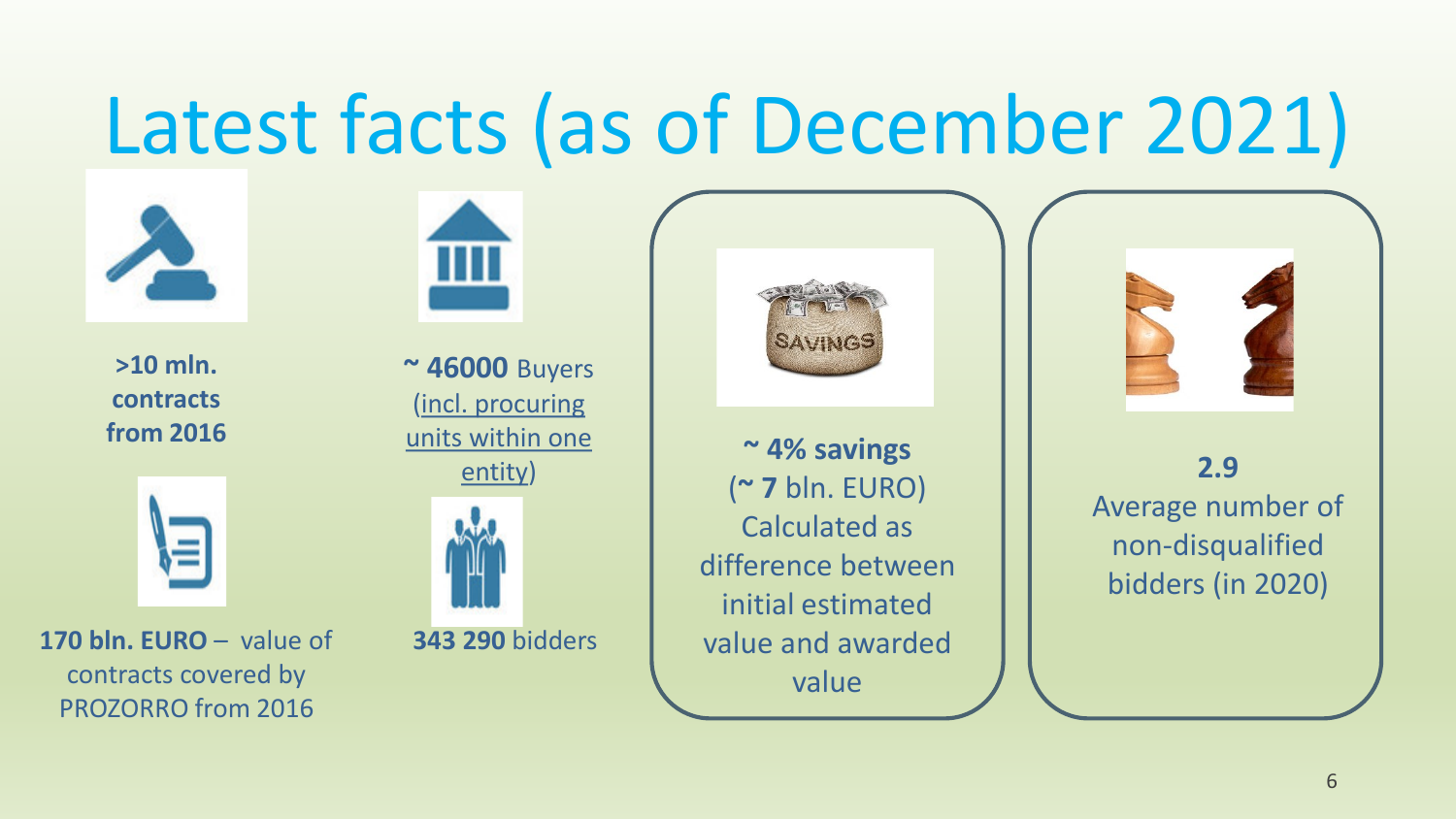#### More Results (2016-2019)

#### **Table 1. Total Value of Concluded Contracts through Procurement Procedures in 2016-2020**

|                                                                  | 20 <sub>2</sub>           | 16            | 20 <sub>2</sub>     | 17            | 20 <sub>2</sub>    | 18            | 20                 | 19            | 20 <sub>1</sub>    | <b>20</b> |
|------------------------------------------------------------------|---------------------------|---------------|---------------------|---------------|--------------------|---------------|--------------------|---------------|--------------------|-----------|
| <b>Type of procedure</b>                                         | $\ln$<br>EUR,<br>billions | $\frac{0}{0}$ | In EUR,<br>billions | $\frac{0}{0}$ | In EUR<br>billions | $\frac{0}{0}$ | In EUR<br>billions | $\frac{0}{0}$ | In EUR<br>billions | $\%$      |
| Competitive procedures (open<br>tender and low-value e-auctions) | 10,2                      | 67,75         | 17,4                | 80,5          | 11,1               | 78,1          | 10                 | 71,27         | 15,25              | 76,6      |
| Negotiated procedure with 1 or<br>several economic operators     | 5,3                       | 32,25         | 4,2                 | 19,5          | 3,1                | 21,9          | 4,1                | 28,73         | 4,66               | 23,4      |
| <b>Total</b>                                                     | 15,5                      | 100           | 21,6                | 100           | 14,2               | 100           | 14,1               | 100           | 19,9               | 100       |

- $\checkmark$  The value non-competitive procedures equalled 32.25 % in 2016, 19,5 % in 2017, 21,9% in 2018 that reflects very positive dynamic for reduction on non-competitive procedure while raised 23,4% in 2020 are caused by COVID-19 related contracts.
- ✓ **It should be also emphasized** that significant part of non-competitive procedures is related to the procurement of municipal utility services (22.05 % of all procurement contracts or 67.3 % of non-competitive procedure in 2019) which are de facto (and sometimes even de jure) naturally monopolized.
- $\checkmark$  Notable part of non-competitive tendering procedures was conducted for the purposes of the defence obviously caused by the on-going war in Eastern Ukraine. <sup>7</sup>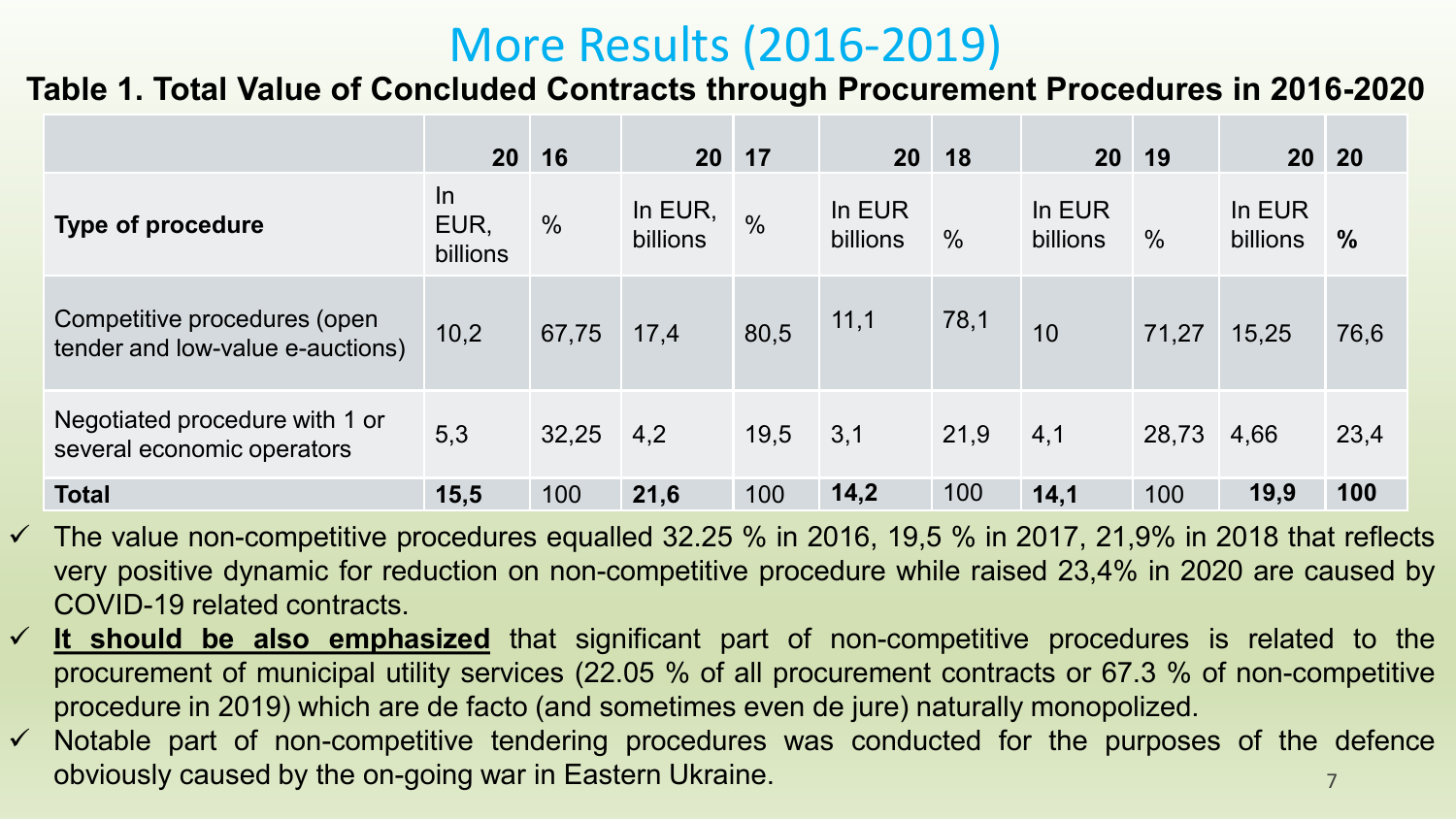### **Public perception of PROZORRO**

- $\triangleright$  The results of an earlier survey conducted by the Razumkov centre in May 2016 (published in October 2016) showed that the **PROZORRO`** public procurement reform was rated as the **3 rd most successful reform in Ukraine**, with the Police and army reforms coming first and second accordingly.
- ➢ General positive impact of PROZORRO has also international recognition in form of **4 different awards and assessments** received in 2016-2018 as well as OECD in its 2017 monitoring report on Istanbul Anti-Corruption Action Plan concluded that *".. situation concerning public procurement has significantly improved after these reforms.".*
- ➢ According to the results of the several surveys in 2018-2020, the surveyed businesses fully shared the opinion of contracting authorities and civil society that **the main feature of the electronic system PROZORRO was the maximum openness of PP information**. At the same time, *the biggest advantage of the system for business was convenience of online documentary formalities* related to participation in procurement procedures. On contrary, **the main shortcoming on opinion of the business well shared by contracting authorities was the dominance of the lowest price as the main evaluation criterion**, which complicated the ability to buy qualitative goods and services
- ➢ **Bidders from 44 countries in 2020** participated in Ukrainian tenders (generally, economic operators of 67 foreign countries are registered in PROZORRO as for end of 2020). *In terms of contract values, the most successful bidders in 2020 were from Turkey (400 mln EURO), France (150 mln EURO), Canada (120 mln EURO), Azerbaijan (70 mln EURO) and Switzerland (60 mln EURO).* 8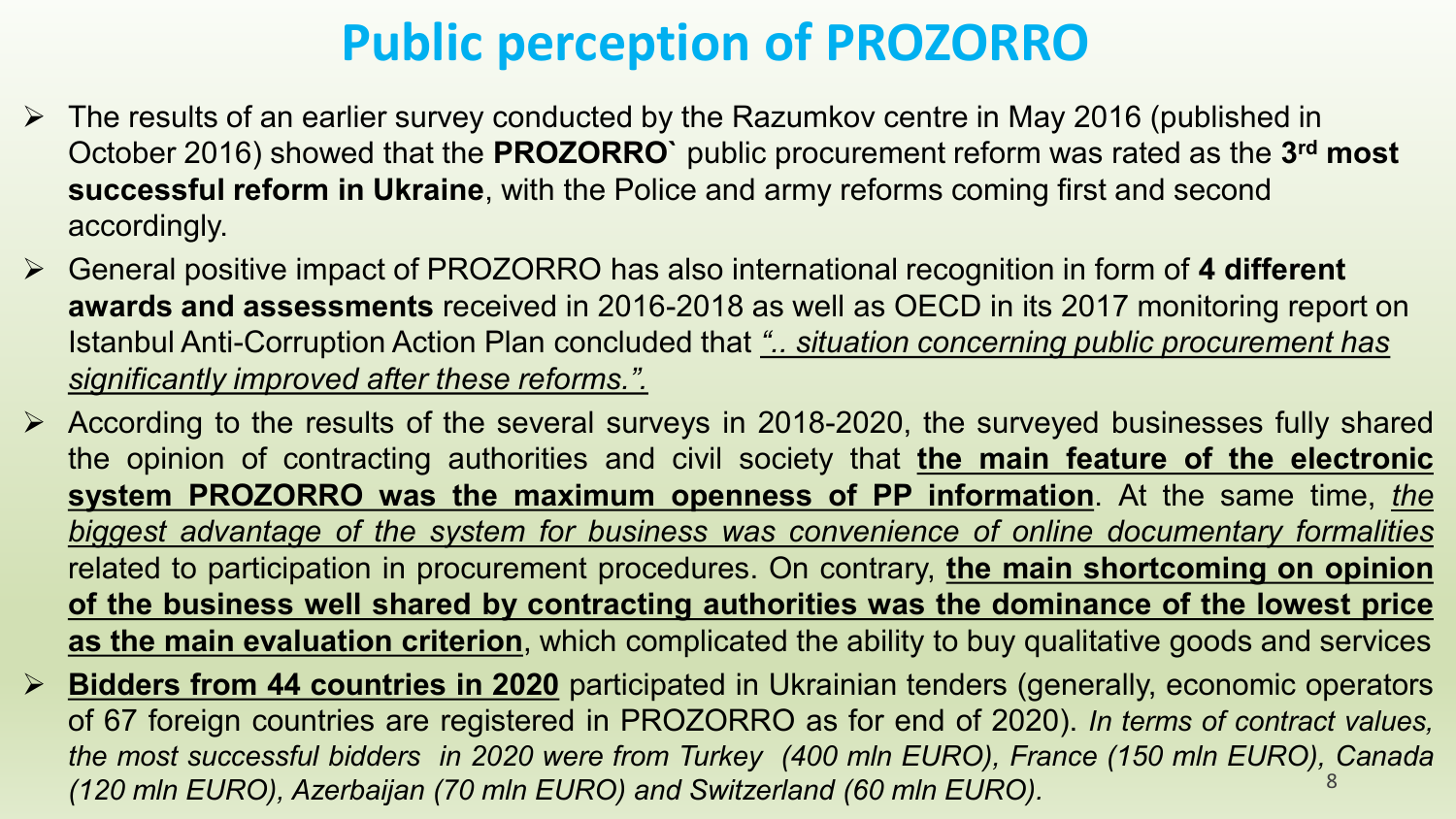### The Community of International PROZORRO Partners

Idea and effectiveness of the reform was well recognized and thus also supported by main international donors and partners of Ukraine – EU, EBRD, WB, USAID, IMF, GIZ.

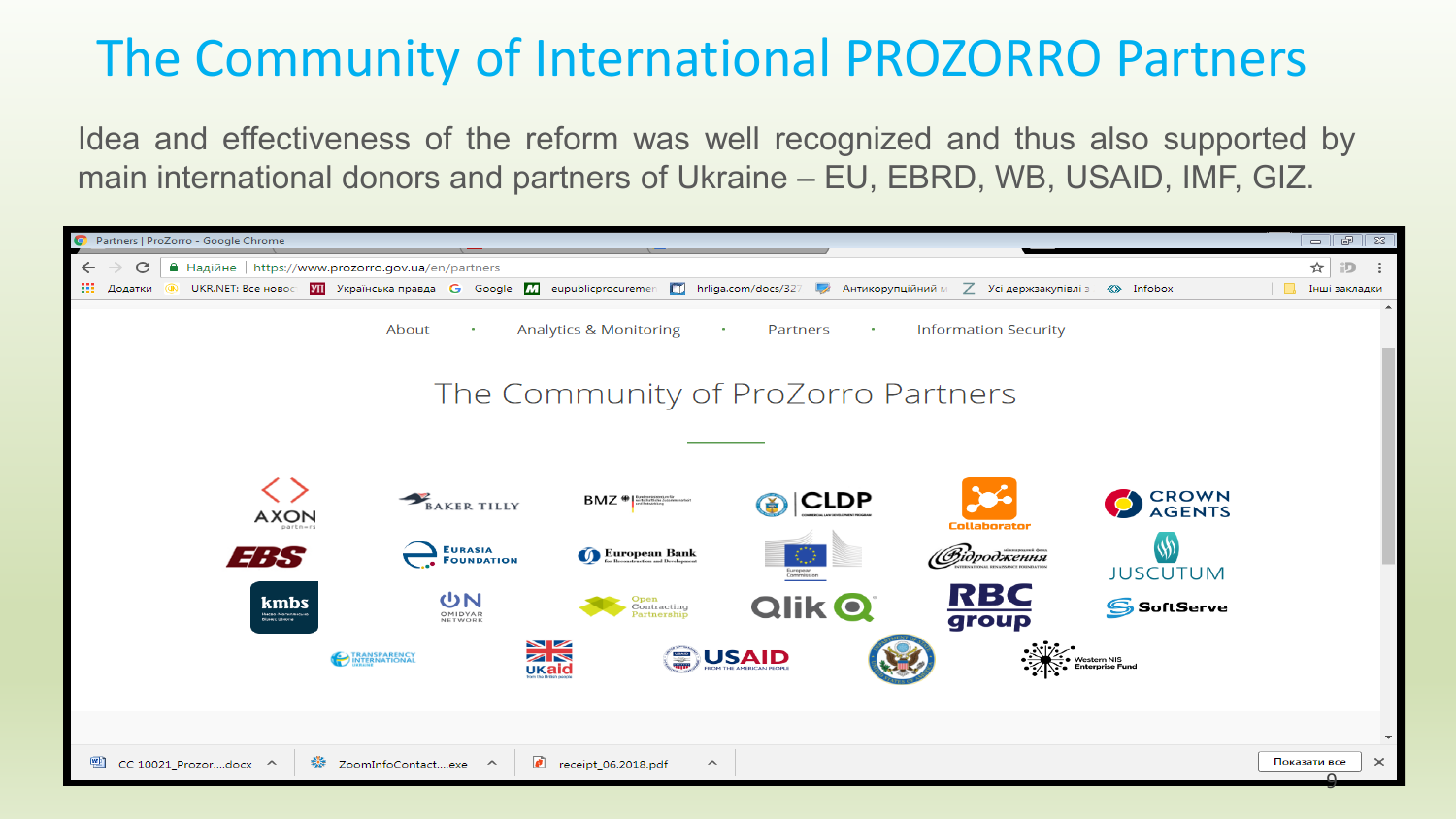#### **Ongoing Issues -- Legislative context**

- ➢ New PPL still requires further improvement and compliance with the **EU Directives**, in particular in terms of **types of procurement procedures** (4 in Ukraine versus 5 in EU), role and way of e-auction as sole possible evaluation mechanism with lowest price domination (*while EU Directive promotes Most Economically Advantageous Tender with multi-criteria without strict weight indicators for lowest price*), additional flexibilities for utilities, introduction of variants and dynamic purchasing systems.
- $\triangleright$  Another angle of legislative issue is situation where as for now (December, 2021) there are more than **50** draft laws proposing to amend current new PPL (valid from 2020) registered in the Parliament (mostly initiated by MPs). It reflects problem of frequent attempts to amend the procurement legislation and majority of proposals envisage exclusions from the scope of PP Law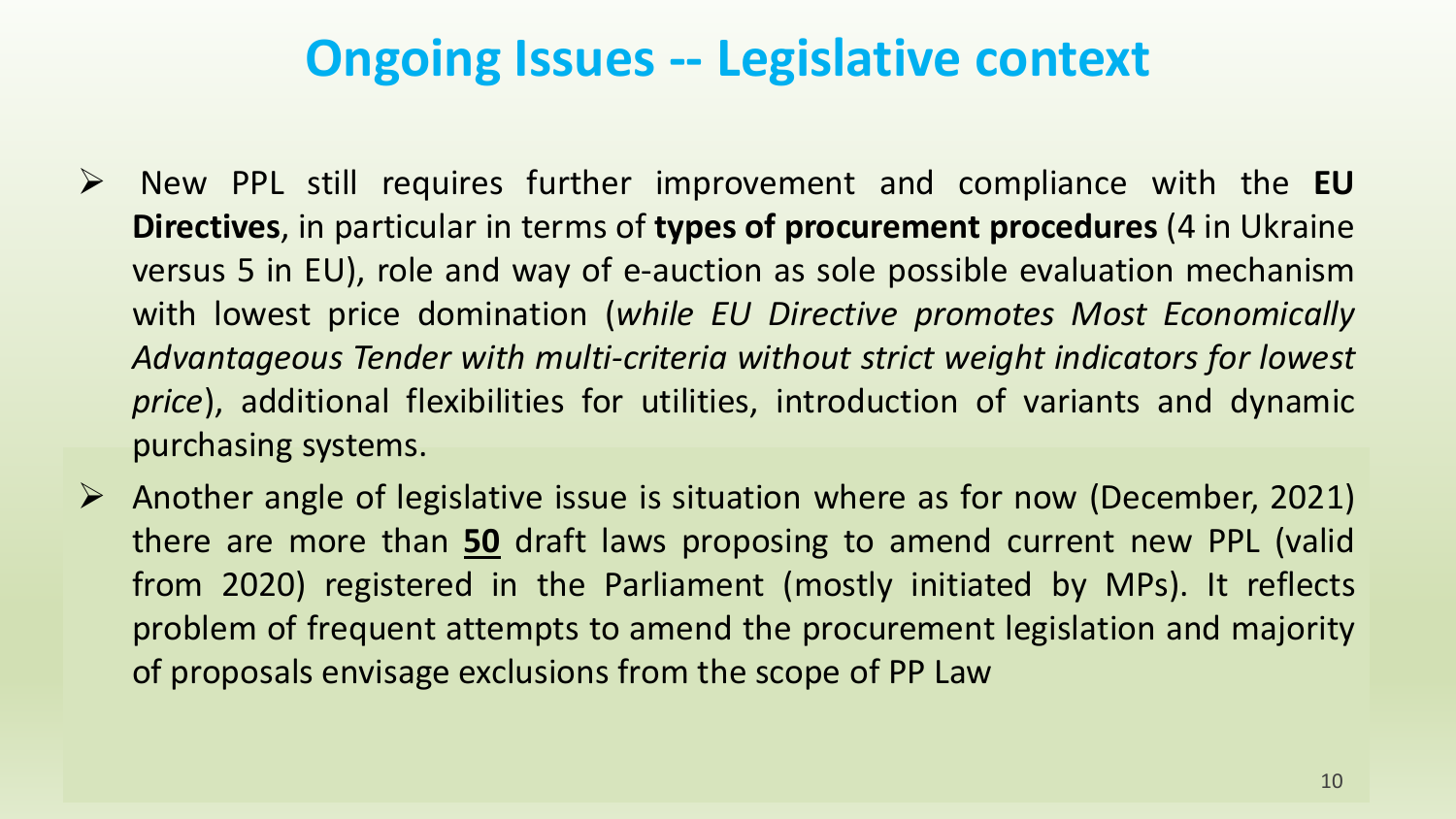### **Ongoing Issues -- Institutional and professional context**

- ➢**Lack of skills/knowledge/experience among users of procurement system**  seems to be the one of main and quite permanent problem seriously reasoned by often staff changes (in both public (buyers) and private (bidders) sectors).
- ➢**Technical reliability and functionality of the IT system** as well as some (non-critical) deviations between technical solution of e-procurement system and provisions of the PPL.
- ➢**Week attention to internal operational control** and to the prevention of violations of the public procurement rules by contracting authorities; -- coupled with a lack of comprehensive analysis of procurement efficiency, including the performance of procurement contracts. Focus of control is usually put purely on correctness of procurement procedures often ignoring contract performance evaluation.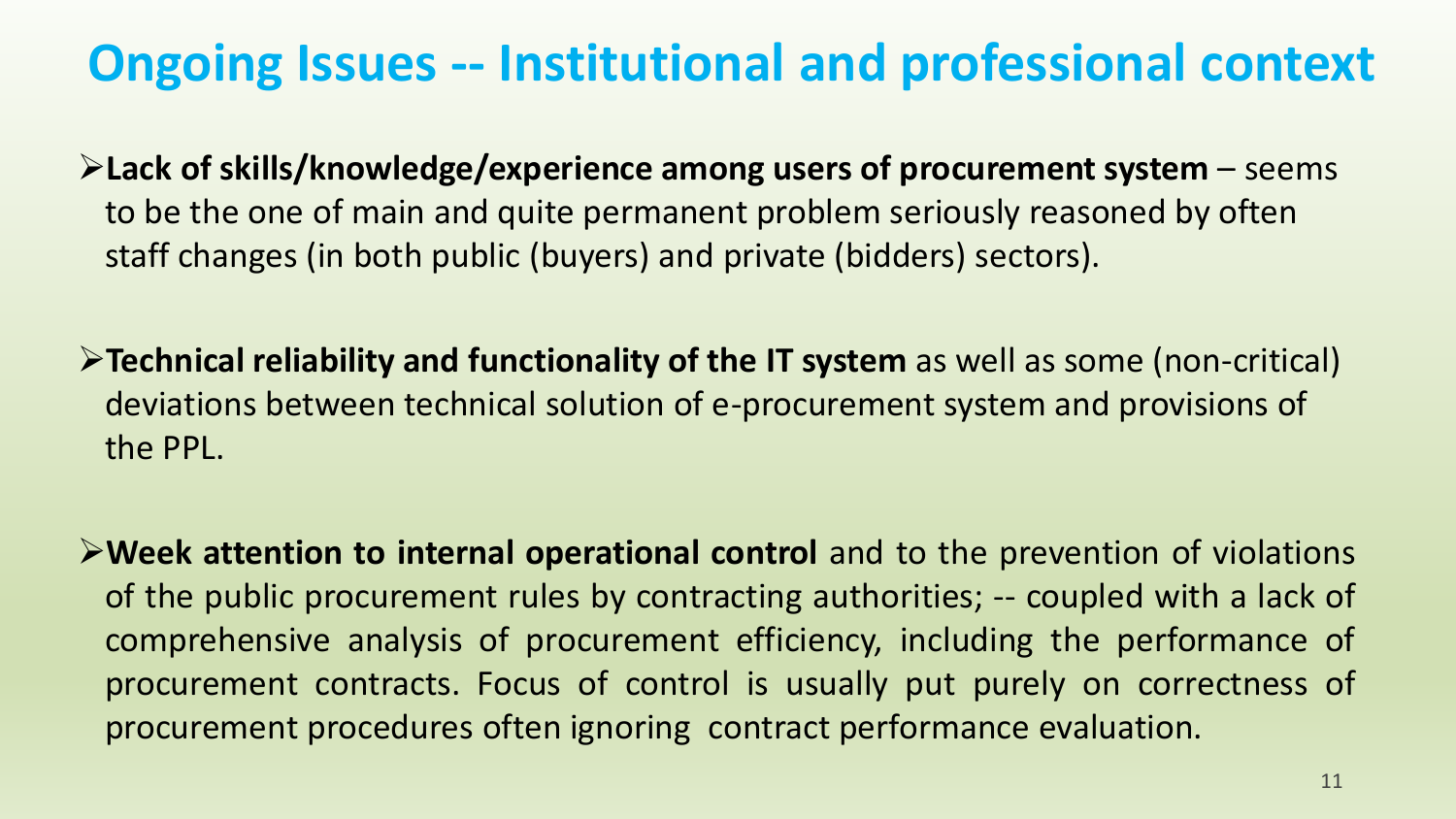### **Ongoing Issues -- Procurement practice context**

#### ➢**On bidders side (all mistakes below are critical resulting in bids rejection):**

- Incorrect bank guaranties as bid security (size of guarantee is not equal to sum required by tender documentation as well as conditions to realize guarantee in certain cases)
- Absence of all required documents

#### ➢**On contracting entities side:**

- Unjustified cancellation of tenders when contracting entity had subjective personal negativism in relation to potential winner;
- Discriminatory bids rejection and/or award to incompliant bidder as well as discriminatory or non-proportional technical or qualification requirements limiting competition.
- Setting unjustified requirements to submit unnecessary additional documents *– e.g.*  confirmation of the status of the tenderer as a manufacturer, submission of copies of previous contracts only with State authorities. The contracts on the contracts on the contracts only with State authorities.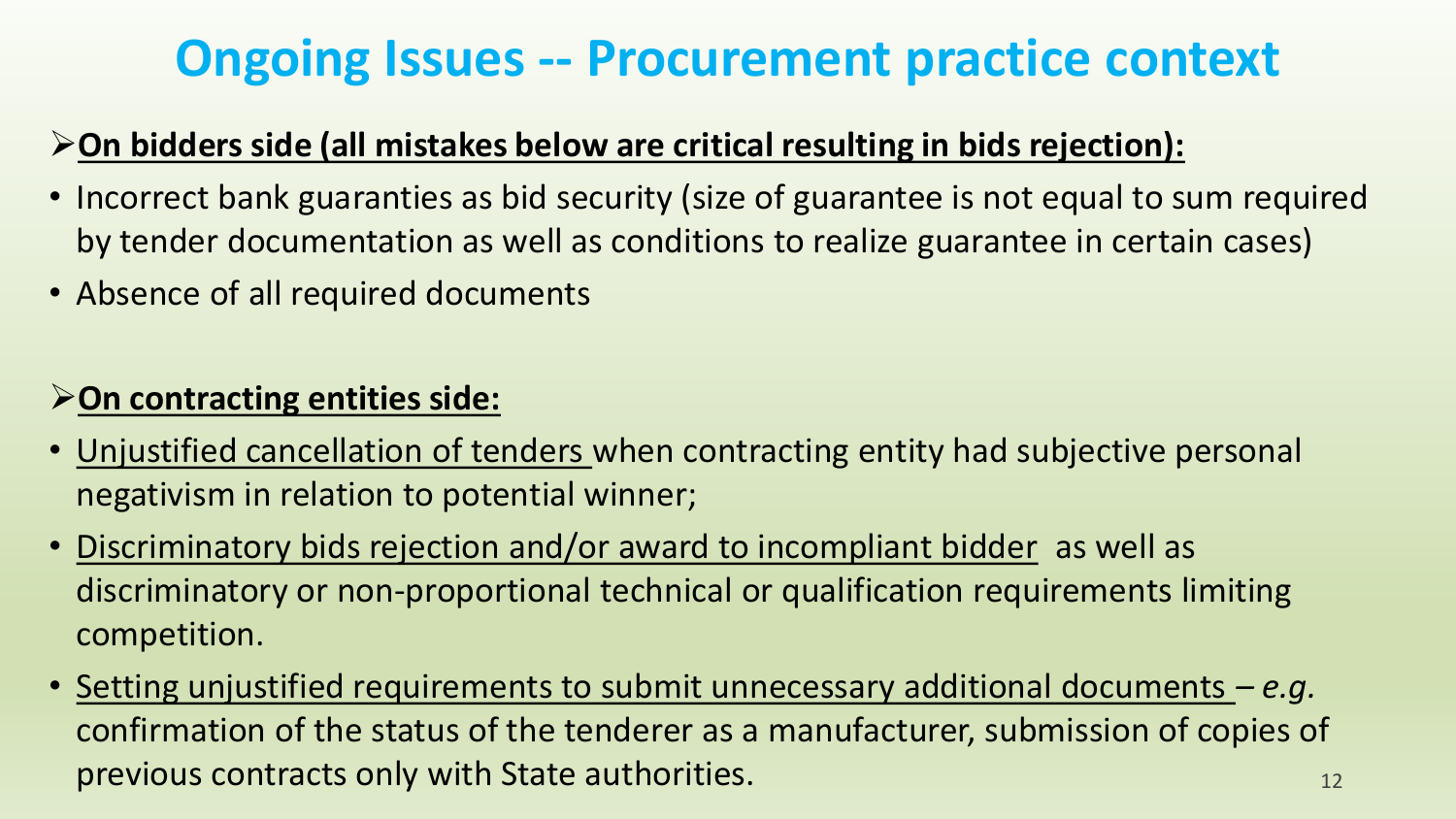#### PROZORRO perspectives

- ➢ *Legislative development --* full compliance and transposition of EU public procurement law (incl. Court of Justice case-law) into Ukrainian law.
- ➢ *Development in PROZORRO business processes – the* nearest plans for 2022-2024 envisage:
	- further increase of data security protection (in collaboration with relevant responsible state authority);
	- development of new facility for preparation of tender documentation "e-documentation" allowing to fill forms with respective content in accordance with PP Law 2020 instead of uploading text files of documentation;
	- further development of functionality for framework agreements, e-cabinet for centralized procurement bodies (CPBs) and e-catalogues (it is planned to reach 20% of all low-value contracts to be purchased via e-catalogues by end of 2022). It will be supplemented by parallel development of CPBs;
	- additional facility/service for pre-tender market consultations;
	- the share of machine-readable data to be up to 90 % of all data -- by end of 2023;
	- e-contracting and e-payments services are fully available by 2024.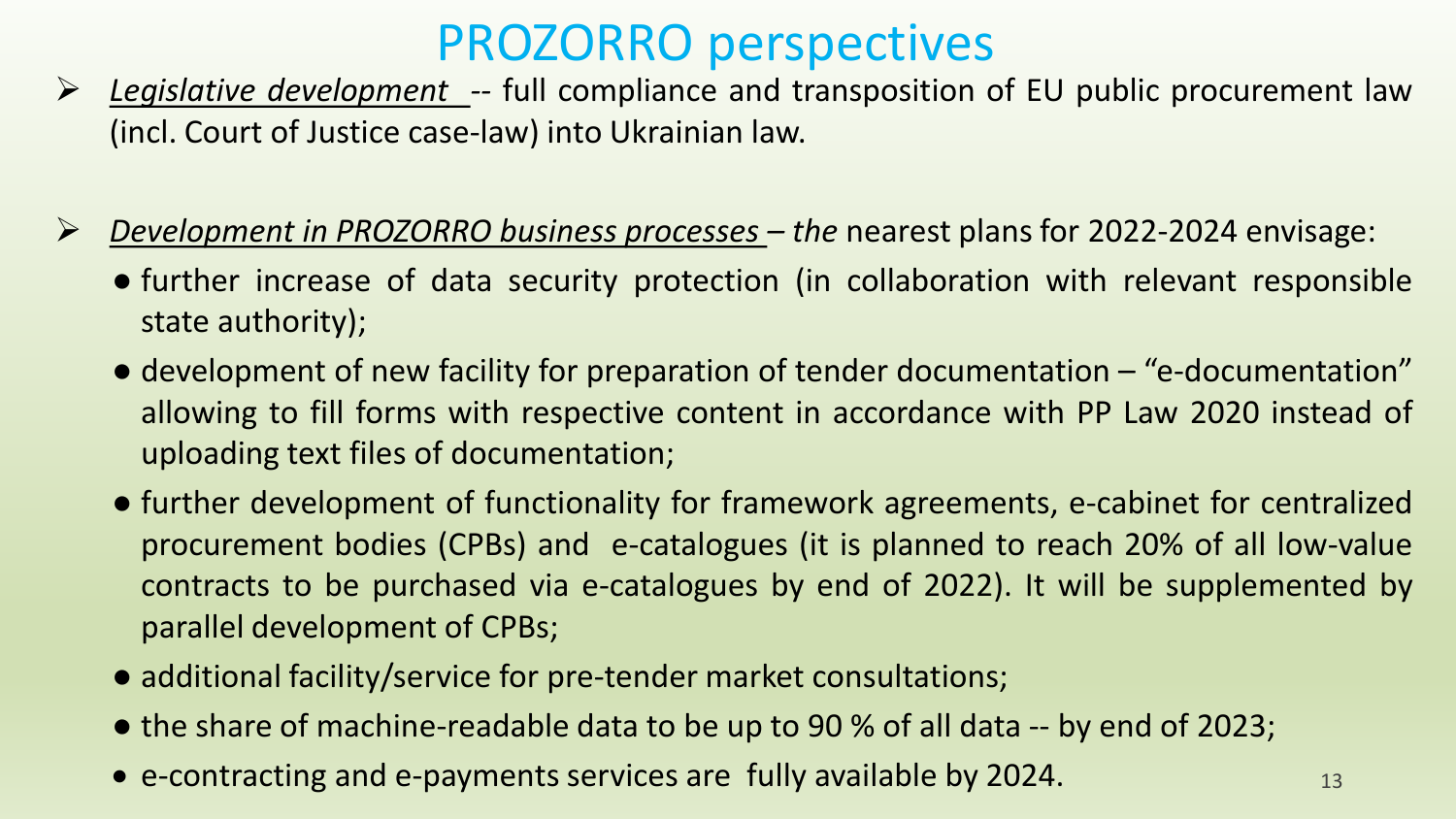# **Conclusive Lessons (learnt?:)**

- ➢ Stage-by-stage approach -- it took several stages to set it ("publishing all data" and electronic procurement process) as mandatory rule and main reason for such step-by-step approach was time&resources-consuming necessity to develop appropriate functionalities in e-procurement system to implement the legislative requirements.
- $\triangleright$  Well-developed and detailed strategy makes life really easier  $-1$ ) all stakeholders are aware and thus well-prepared for introduction of new rules, processes, requirements; 2) strategy mobilizes and disciplines Government to develop legislative changes and relevant IT solutions; 3) international partners understand better where their support can be most efficient; 4) more detailed strategy – more comfortable to undertake parallel actions to save resources and for better synergy.
- ➢ Effective and positive cooperation between main stakeholders (public, private and CSOs sector) "must-have" precondition for success of the reform